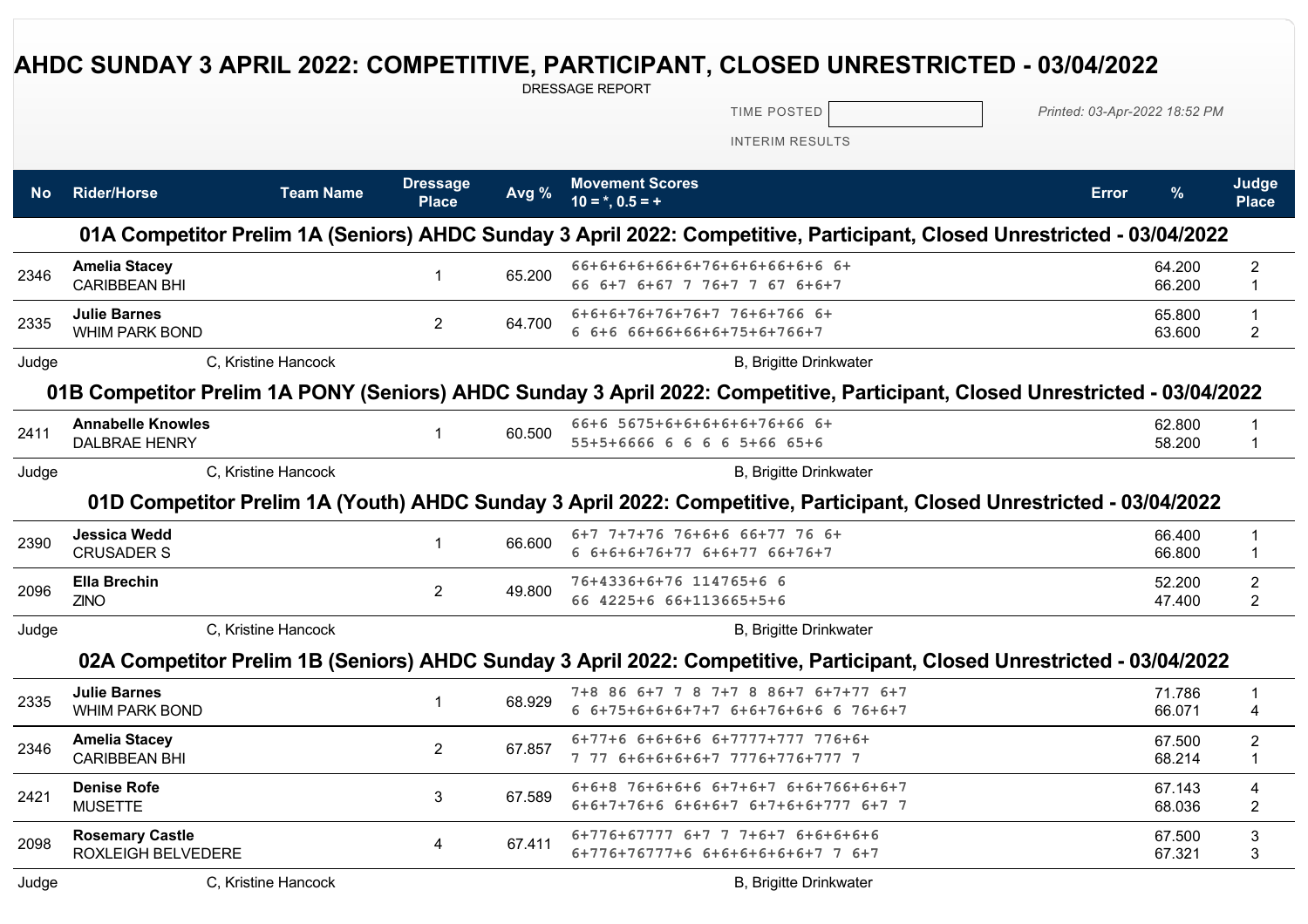| No.   | <b>Rider/Horse</b>                                                 | <b>Team Name</b> | <b>Dressage</b><br><b>Place</b> | Avg %  | <b>Movement Scores</b><br>$10 = *, 0.5 = +$                                                                                  | Error | %                | Judge<br><b>Place</b>            |
|-------|--------------------------------------------------------------------|------------------|---------------------------------|--------|------------------------------------------------------------------------------------------------------------------------------|-------|------------------|----------------------------------|
|       |                                                                    |                  |                                 |        | 02B Competitor Prelim 1B PONY (Seniors) AHDC Sunday 3 April 2022: Competitive, Participant, Closed Unrestricted - 03/04/2022 |       |                  |                                  |
| 2225  | <b>Lia Blacket</b><br><b>WYNARA BRONZE LADY</b>                    |                  | 1                               | 68.482 | 6 788 776 7 77 7+77 6+7 76+7 6 7<br>$6+776+776+6+76+6+76+76+676+6+7$                                                         |       | 69.821<br>67.143 | -1                               |
| 1788  | Jacqueline Sparnon<br><b>BAIN PARK NEBIOLO</b>                     |                  | $\overline{2}$                  | 64.196 | 75+7 6+6+76+67+7+6+7+6+7+77+6+7 6 6+<br>66+6+6+6+76+45 6+6 6 6 6+66+6 6+6+6+                                                 |       | 67.500<br>60.893 | $\overline{2}$<br>$\overline{2}$ |
| 2371  | <b>Susie Walker</b><br><b>WALKERS RUN</b><br><b>STERLING OMEGA</b> |                  | 3                               | 58.786 | 66+6+6665+5+566 66+6+6+76+6 66<br>66 6 6666 5 455+66 6 6 66+6+66+                                                            |       | 60.036<br>57.536 | 3<br>3                           |
| 2411  | <b>Annabelle Knowles</b><br><b>DALBRAE HENRY</b>                   |                  | 4                               | 55.893 | 66+6 356576+66755 5+66+666<br>66 5+446566 66644+5 66 556                                                                     |       | 58.036<br>53.750 | 4<br>4                           |
| Judge | C, Kristine Hancock                                                |                  |                                 |        | <b>B, Brigitte Drinkwater</b>                                                                                                |       |                  |                                  |
|       |                                                                    |                  |                                 |        | 02D Competitor Prelim 1B (Youth) AHDC Sunday 3 April 2022: Competitive, Participant, Closed Unrestricted - 03/04/2022        |       |                  |                                  |
| 2390  | <b>Jessica Wedd</b><br><b>CRUSADER S</b>                           |                  | 1                               | 67.321 | 6+7 7+6 7 6+6+7+6+7 6+7+6+767+6+6+6+7<br>6 6+7 6+6+6+6+7 6+6+7 7 6+766 7 7 6+7                                               |       | 68.036<br>66.607 | 1                                |
| 2096  | <b>Ella Brechin</b><br><b>ZINO</b>                                 |                  | $\mathbf{2}$                    | 53.929 | 6+6+7256+66+6+7+7 7 13676+66+6<br>6 6+5166 66 6 6+6+6+14666 55 6                                                             |       | 56.607<br>51.250 | $\overline{c}$<br>$\overline{2}$ |
| Judge | C, Kristine Hancock                                                |                  |                                 |        | <b>B, Brigitte Drinkwater</b>                                                                                                |       |                  |                                  |
|       |                                                                    |                  |                                 |        | 03A Competitor Novice 2A (Seniors) AHDC Sunday 3 April 2022: Competitive, Participant, Closed Unrestricted - 03/04/2022      |       |                  |                                  |
| 2421  | <b>Denise Rofe</b><br><b>MUSETTE</b>                               |                  | $\mathbf{1}$                    | 66.339 | 6+6+7 5+5+6+7 66 6+7 6+6 6+7 6+6+6+76+7<br>8 6+6+6 5 6+6+76+6+7+6+6+7 6+7 7+7+77 8                                           |       | 64.643<br>68.036 | $\overline{c}$<br>1              |
| 2318  | <b>Tania Edmonds</b><br>DAITAN WONDERLAND                          |                  | $\mathbf{2}$                    | 64.732 | 6 7 7+66+66 6+7+6+6+7 7+5+777 776+6+<br>6+6+7 66+54+7 7 7 7 6+7 5 676+776+7                                                  |       | 65.893<br>63.571 | $\overline{2}$                   |
| 2098  | <b>Rosemary Castle</b><br>ROXLEIGH BELVEDERE                       |                  | Scr                             |        |                                                                                                                              |       |                  |                                  |
| Judge | C, Kristine Hancock                                                |                  |                                 |        | <b>B, Brigitte Drinkwater</b>                                                                                                |       |                  |                                  |
|       |                                                                    |                  |                                 |        | 03B Competitor Novice 2A PONY (Seniors) AHDC Sunday 3 April 2022: Competitive, Participant, Closed Unrestricted - 03/04/2022 |       |                  |                                  |
| 2057  | <b>Mia Taylor</b><br><b>CHURINGA HIDDEN</b><br><b>SECRETS</b>      |                  | $\mathbf{1}$                    | 68.839 | 6+6+76+76+87 6+7+77+6+7 7+76 6+6+77<br>6+6+78 76 76+6+6+77 6+6+7 76+7 7 77                                                   |       | 69.286<br>68.393 | $\mathbf 1$                      |
| 2225  | Lia Blacket<br><b>WYNARA BRONZE LADY</b>                           |                  | $\overline{2}$                  | 65.982 | 6+6+6+7+76 6+6+6 6+7 6+6+6+6+7+6+7 7 7 7                                                                                     |       | 65.000<br>66.964 | $\overline{2}$<br>$\overline{2}$ |
| 2371  | <b>Susie Walker</b><br><b>WALKERS RUN</b><br><b>STERLING OMEGA</b> |                  | 3                               | 53.875 | 6+665+656+45+5+46+65+6+666+65+6<br>6 666 665 46 5 36 64 5+666 55 6                                                           | 4     | 55.214<br>52.536 | 3<br>3                           |
| Judge | C, Kristine Hancock                                                |                  |                                 |        | <b>B, Brigitte Drinkwater</b>                                                                                                |       |                  |                                  |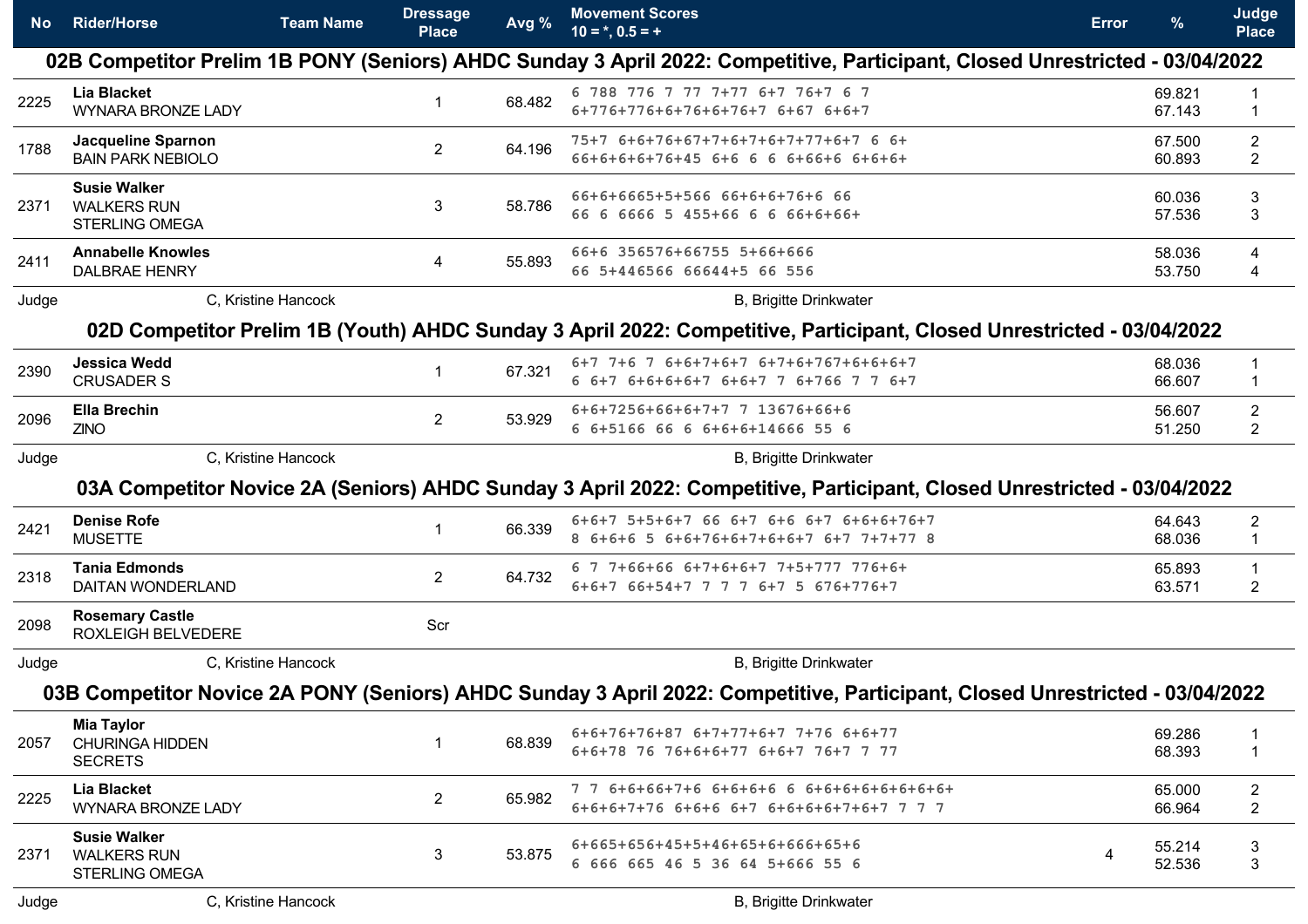| No    | <b>Rider/Horse</b>                                                  | <b>Team Name</b>       | <b>Dressage</b><br><b>Place</b> | Avg %  | <b>Movement Scores</b><br>$10 = *, 0.5 = +$                                                                                  | Error | %                | Judge<br><b>Place</b>            |
|-------|---------------------------------------------------------------------|------------------------|---------------------------------|--------|------------------------------------------------------------------------------------------------------------------------------|-------|------------------|----------------------------------|
|       |                                                                     |                        |                                 |        | 04A Competitor Novice 2B (Seniors) AHDC Sunday 3 April 2022: Competitive, Participant, Closed Unrestricted - 03/04/2022      |       |                  |                                  |
| 2318  | <b>Tania Edmonds</b><br><b>DAITAN WONDERLAND</b>                    |                        |                                 | 67.132 | 7+6+7 6+6+7+6+7+6+6+6+76 6 7776+7 6+7 76+6+7<br>6+6+6+6+6+6+6 7 6+6+7 76+6+7777 6+6+6+76+6+7                                 |       | 67.647<br>66.618 | -1                               |
| 2159  | Jenna Kovacic<br>COME FLY WITH ME                                   |                        | Scr                             |        |                                                                                                                              |       |                  |                                  |
| Judge |                                                                     | C. Kristine Hancock    |                                 |        | <b>B, Brigitte Drinkwater</b>                                                                                                |       |                  |                                  |
|       |                                                                     |                        |                                 |        | 04B Competitor Novice 2B PONY (Seniors) AHDC Sunday 3 April 2022: Competitive, Participant, Closed Unrestricted - 03/04/2022 |       |                  |                                  |
| 2057  | <b>Mia Taylor</b><br><b>CHURINGA HIDDEN</b><br><b>SECRETS</b>       |                        |                                 | 67.206 | 67 76+7 6+7+6+7 6+6+6 6 7+6+7+6+67+6+76+76+7<br>66+76+6+7 6 7 7+6+7 6+6+6+6 6+7 66 8 67 77 7                                 |       | 67.059<br>67.353 | -1                               |
| 2195  | <b>Heather Demaine</b><br><b>HARDWICK PARK KOKO</b><br><b>BLACK</b> |                        | Scr                             |        |                                                                                                                              |       |                  |                                  |
| Judge |                                                                     | C, Kristine Hancock    |                                 |        | <b>B, Brigitte Drinkwater</b>                                                                                                |       |                  |                                  |
|       |                                                                     |                        |                                 |        | 04D Competitor Novice 2B (Youth) AHDC Sunday 3 April 2022: Competitive, Participant, Closed Unrestricted - 03/04/2022        |       |                  |                                  |
| 2400  | <b>Lara Stanton</b><br><b>DP ATLANTIC</b>                           |                        |                                 | 65.515 | 66+6+7 6+55+66+6 7+76 6+76 6+676+676+6+7<br>66+7 6+7 46+77 6+7 76+6+76+7 766+677 7 7                                         |       | 64.412<br>66.618 | -1<br>1                          |
| Judge |                                                                     | C, Brigitte Drinkwater |                                 |        | <b>B, Kristine Hancock</b>                                                                                                   |       |                  |                                  |
|       |                                                                     |                        |                                 |        | 05A Competitor Elementary 3A (Seniors) AHDC Sunday 3 April 2022: Competitive, Participant, Closed Unrestricted - 03/04/2022  |       |                  |                                  |
| 6163  | <b>Jacqueline Goold</b><br>Legato Sonatina                          |                        |                                 | 66.111 | 7 76+6 6+76 666 7 7 66+6+67 76 787 676+77<br>7+76+6+7 76+766+6+6+56+7 76+66+776+676+67                                       |       | 66.111<br>66.111 | -1<br>-1                         |
| 2247  | <b>Sarah Wilkinson</b><br><b>DON GRACE</b>                          |                        | $\mathbf{2}^{\prime}$           | 64.444 | 87 6+6 666 65+6 6+776+6 7 7 76+7 7 6+7 6+6 6+7                                                                               |       | 65.139<br>63.750 | $\overline{2}$<br>$\overline{2}$ |
| 2177  | Joann Lloyd<br><b>SLM MASTERMIND</b>                                |                        | 3                               | 62.986 | 76+6 5+55+67 765+66+7 6 5+7 77 6+6+6 666 6+7<br>67 6+6+65+76+766+66 6+6+6 6+66+6+6+6+676+6 6+                                |       | 62.500<br>63.472 | 3<br>3                           |
| 1151  | <b>Joanne Conyers</b><br>DANSON DON HUDSON                          |                        | Scr                             |        |                                                                                                                              |       |                  |                                  |
| 1578  | <b>Joanne Conyers</b><br><b>DARING GREATLY</b>                      |                        | Scr                             |        |                                                                                                                              |       |                  |                                  |
| 6162  | Jacqueline Goold<br>WHY WALTZ FURST LADY<br>LOVE                    |                        | Scr                             |        |                                                                                                                              |       |                  |                                  |
| Judge |                                                                     | H, Walla Rai           |                                 |        | C, Tamsin Adcock                                                                                                             |       |                  |                                  |
|       |                                                                     |                        |                                 |        |                                                                                                                              |       |                  |                                  |

**05B Competitor Elementary 3A PONY (Seniors) AHDC Sunday 3 April 2022: Competitive, Participant, Closed Unrestricted - 03/04/2022**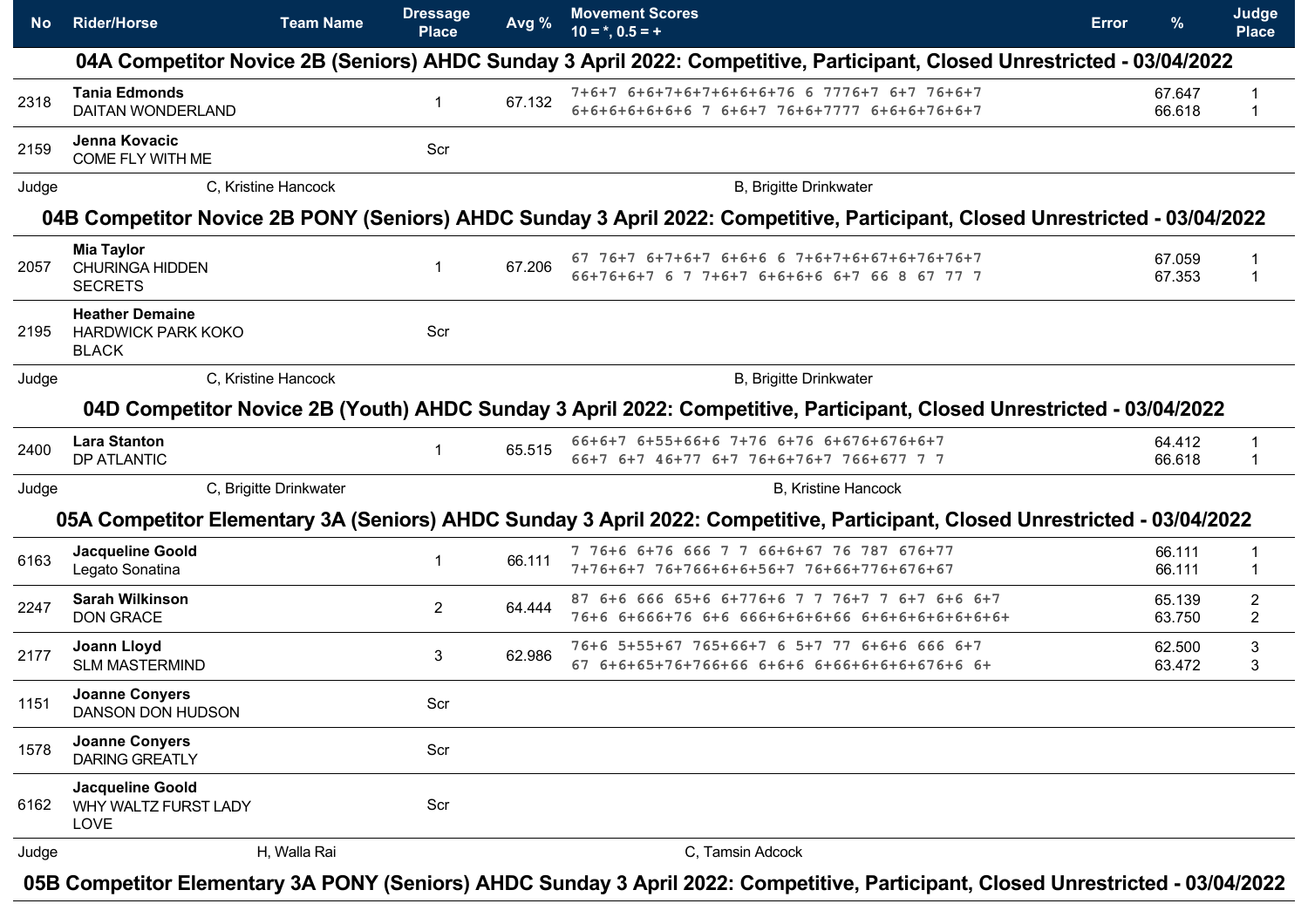| <b>No</b> | <b>Rider/Horse</b>                                                  | <b>Team Name</b> | <b>Dressage</b><br><b>Place</b> | Avg %  | <b>Movement Scores</b><br>$10 = *, 0.5 = +$                                                                                      | Error        | $\frac{9}{6}$    | Judge<br><b>Place</b>            |
|-----------|---------------------------------------------------------------------|------------------|---------------------------------|--------|----------------------------------------------------------------------------------------------------------------------------------|--------------|------------------|----------------------------------|
| 2185      | <b>Sarah Tickner</b><br>NILTON DEL PIERRO                           |                  | 1                               | 63.681 | 66 676+6 66 6+6 67 7 5+66 7 766+6 6 86+6 6+7<br>75+666+6+66+6+6+66+6+5+66+6+666+6+6+76+6+6 6+                                    |              | 64.167<br>63.194 |                                  |
| Judge     |                                                                     | H, Rai Walla     |                                 |        | C, Tamsin Adcock                                                                                                                 |              |                  |                                  |
|           |                                                                     |                  |                                 |        | 06A Competitor Elementary 3B (Seniors) AHDC Sunday 3 April 2022: Competitive, Participant, Closed Unrestricted - 03/04/2022      |              |                  |                                  |
| 6163      | Jacqueline Goold<br><b>LEGATO SONATINA</b>                          |                  | 1                               | 64.813 | 66 7 7 76+6 767 6+6+6+6 76 7 76756+4676 676 67<br>66+6+6+77 6+876+7 7 7 6+76+6+77766+5676+776+67                                 |              | 63.500<br>66.125 |                                  |
| 2247      | <b>Sarah Wilkinson</b><br><b>DON GRACE</b>                          |                  | 3                               | 61.938 | 66 6 6+665667+7 5 6 5+6+6 5+5+6 7 567 6 6+6 6 6 5+66<br>76+6+6+666666+7+6+6+6 6+6+6 6+6+6+666+6+6 6+6+6+6 66+                    |              | 60.625<br>63.250 | 3<br>$\overline{2}$              |
| 2177      | <b>Joann Lloyd</b><br><b>SLM MASTERMIND</b>                         |                  | 4                               | 61.188 | 65+65+6 6 566 5+75+46 5+6 6+667 66 5+6 767 6 6 66+<br>76 66+6+6+576+5 76 56+6+6+6+666+76+6 6+766+6+6+66+                         |              | 59.750<br>62.625 | 4<br>3                           |
| 1151      | <b>Joanne Conyers</b><br>DANSON DON HUDSON                          |                  | Scr                             |        |                                                                                                                                  |              |                  |                                  |
| 1578      | <b>Joanne Conyers</b><br><b>DARING GREATLY</b>                      |                  | Scr                             |        |                                                                                                                                  |              |                  |                                  |
| 6162      | Jacqueline Goold<br>WHY WALTZ FURST LADY<br>LOVE                    |                  | Scr                             |        |                                                                                                                                  |              |                  |                                  |
| Judge     |                                                                     | H, Rai Walla     |                                 |        | C, Tamsin Adcock                                                                                                                 |              |                  |                                  |
|           |                                                                     |                  |                                 |        | 06B Competitor Elementary 3B PONY (Seniors) AHDC Sunday 3 April 2022: Competitive, Participant, Closed Unrestricted - 03/04/2022 |              |                  |                                  |
| 2195      | <b>Heather Demaine</b><br><b>HARDWICK PARK KOKO</b><br><b>BLACK</b> |                  |                                 |        |                                                                                                                                  |              |                  |                                  |
| Judge     |                                                                     | H, Rai Walla     |                                 |        | C, Tamsin Adcock                                                                                                                 |              |                  |                                  |
|           |                                                                     |                  |                                 |        | 06D Competitor Elementary 3B (Youth) AHDC Sunday 3 April 2022: Competitive, Participant, Closed Unrestricted - 03/04/2022        |              |                  |                                  |
| 2400      | <b>Lara Stanton</b><br>DP ATLANTIC                                  |                  |                                 | 57.625 | 5+5+6566 45+5+68 44666+5+467 5+67766665+66<br>6 6 6566+46 6 56+54666 5+566+5+66666665+56                                         |              | 58.500<br>56.750 |                                  |
| Judge     |                                                                     | H, Rai Walla     |                                 |        | C, Tamsin Adcock                                                                                                                 |              |                  |                                  |
|           |                                                                     |                  |                                 |        | 07A Competitor Medium 4A (Seniors) AHDC Sunday 3 April 2022: Competitive, Participant, Closed Unrestricted - 03/04/2022          |              |                  |                                  |
| 1519      | <b>Susanne Nelson</b><br><b>Black Silhouette</b>                    |                  | 1                               | 66.875 | 8 6+6+6+6+76+66+5+6+76+6+76+6 6+6+76+6+7+6+6+6+7                                                                                 |              | 67.778<br>65.972 | $\mathbf 1$                      |
| 1995      | <b>Tania Edmonds</b><br>DAITAN ONE LOVE                             |                  | $2^{\circ}$                     | 66.042 | 6+6+6+6+6+7 8766 6+77 7 6+7 76+6 6+7 7 7+7 6+6+7                                                                                 |              | 67.361<br>64.722 | $\overline{c}$<br>$\overline{c}$ |
| 1846      | <b>Sarah Wilkinson</b><br><b>LUXUS</b>                              |                  | 3                               | 62.500 | 6+66 6 6 677 65+6+76+7 6+666+6 6+66+6+7 6+66+<br>6+66+6+6+676+65 6+76 6+6 666 5+6 66 7 6+6 66+                                   | $\mathbf{2}$ | 63.056<br>61.944 | 3<br>3                           |
| Judge     |                                                                     | C, Jen Gilligan  |                                 |        | B, Pat Hutchens                                                                                                                  |              |                  |                                  |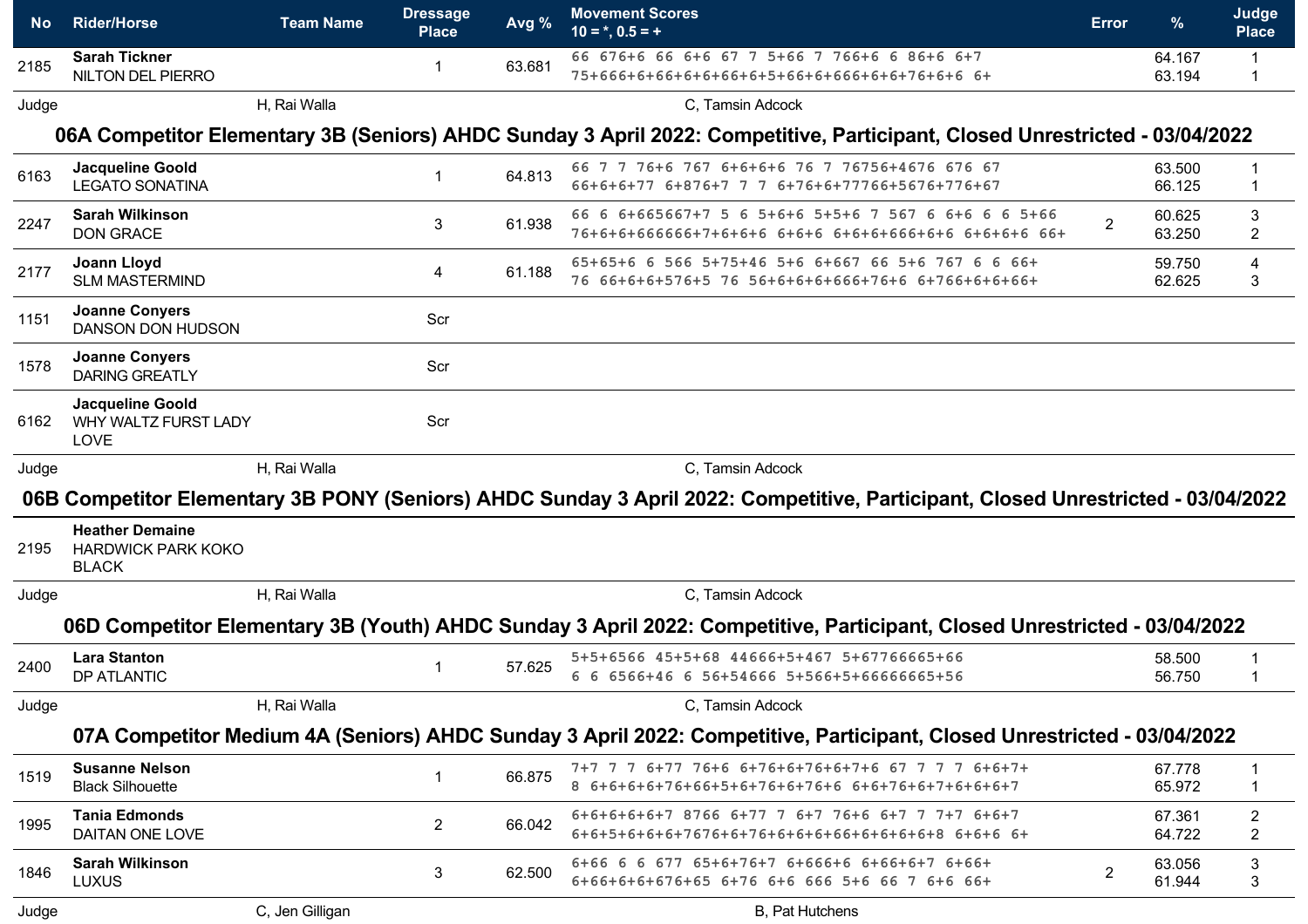| <b>No</b> | <b>Rider/Horse</b>                                | <b>Team Name</b> | <b>Dressage</b><br><b>Place</b> | Avg %  | <b>Movement Scores</b><br>$10 = *, 0.5 = +$                                                                                  | <b>Error</b>   | %                | Judge<br><b>Place</b>            |
|-----------|---------------------------------------------------|------------------|---------------------------------|--------|------------------------------------------------------------------------------------------------------------------------------|----------------|------------------|----------------------------------|
|           |                                                   |                  |                                 |        | 07D Competitor Medium 4A (Youth) AHDC Sunday 3 April 2022: Competitive, Participant, Closed Unrestricted - 03/04/2022        |                |                  |                                  |
| 4405      | <b>Chloe Wedd</b><br><b>LANDMARK</b>              |                  | 1                               | 64.097 | 9 6+66 6 665+5 5+65+6 6+76+5+6+76+6 6 8 6+6+6+6+<br>7+6+66+6+667 4+5 67 6+7 77+6 7 76+6+6+7+7 6+6 7                          |                | 63.056<br>65.139 | -1                               |
| Judge     |                                                   | H, Pat Hutchins  |                                 |        | C, Jen Gilligan                                                                                                              |                |                  |                                  |
|           |                                                   |                  |                                 |        | 08A Competitor Medium 4B (Seniors) AHDC Sunday 3 April 2022: Competitive, Participant, Closed Unrestricted - 03/04/2022      |                |                  |                                  |
| 1519      | <b>Susanne Nelson</b><br><b>Black Silhouette</b>  |                  |                                 | 65.338 | 8 76+7 6+7 76+6 5 77 76 46+6+6 6+7 7 7 76+6+7<br>8+87 6+7 6+76 6+5+76+76+46+6+6+5+6+6+7+77 6+7                               |                | 65.405<br>65.270 | -1                               |
| 1572      | <b>Verity Hayman</b><br><b>HEATHMONT ROULETTE</b> |                  | $\mathbf{2}^{\prime}$           | 63.176 | 6+7 6+6 6+6+7 6 7 6+7 7 6+6 5 6+6+46 6+6+6+7 66+6+<br>8 7+7 6+7 6+6+6+6+6+6+6+6+6+4+6 5+56+6+6 7+6+66 6+                     |                | 62.838<br>63.514 | 3<br>$\overline{2}$              |
| 1995      | <b>Tania Edmonds</b><br>DAITAN ONE LOVE           |                  | 3                               | 62.500 | 76+76+6+6+76+64+6+6+6+6 6+7 55 6+777 7 6+66+<br>86+76+6 6 76+55 6 6+6 6+5+6+36+6+667+6+6+66+                                 | $\overline{2}$ | 63.378<br>61.622 | $\overline{2}$<br>3              |
| 1846      | <b>Sarah Wilkinson</b><br><b>LUXUS</b>            |                  | 4                               | 59.054 | 6+666 5+5+6 5+5+6+6 676+6+6+6+666+6+7 6+666+<br>6 565+5+5 5+5 4+5 5+676+6 6 6 566 6 6+6+666+                                 | $\overline{2}$ | 60.946<br>57.162 | 4<br>4                           |
| Judge     |                                                   | C, Jen Gilligan  |                                 |        | <b>B.</b> Pat Hutchens                                                                                                       |                |                  |                                  |
|           |                                                   |                  |                                 |        | 08B Competitor Medium 4B PONY (Seniors) AHDC Sunday 3 April 2022: Competitive, Participant, Closed Unrestricted - 03/04/2022 |                |                  |                                  |
| 1195      | <b>Tara Lloyd</b><br><b>TULLAROI ALL I WANT</b>   |                  | 1                               | 62.770 | 6+76 6+6+6+6+66+5+6+6+6+66 6+6+6 6666+6+6+66+<br>6+76+6+7 6+6 65 5 6 6 6+76+6+6 6+6666+6+6+66+                               |                | 62.838<br>62.703 | -1                               |
| Judge     |                                                   | C, Jen Gilligan  |                                 |        | <b>B</b> , Pat Hutchens                                                                                                      |                |                  |                                  |
|           |                                                   |                  |                                 |        | 08D Competitor Medium 4B (Youth) AHDC Sunday 3 April 2022: Competitive, Participant, Closed Unrestricted - 03/04/2022        |                |                  |                                  |
| 4405      | <b>Chloe Wedd</b><br><b>LANDMARK</b>              |                  |                                 | 62.095 | 7+6+66+6 66+65 56+6+6+66+7 66 5+766+7 66+6+<br>8 6+66 6+66 64+55+6 6 67 6+56+6 667 6+66 6+                                   |                | 62.838<br>61.351 |                                  |
| Judge     |                                                   | C, Jen Gilligan  |                                 |        | <b>B</b> , Pat Hutchens                                                                                                      |                |                  |                                  |
|           |                                                   |                  |                                 |        | 09A Competitor Advanced 5A (Seniors) AHDC Sunday 3 April 2022: Competitive, Participant, Closed Unrestricted - 03/04/2022    |                |                  |                                  |
| 2089      | <b>Belinda Lindh</b><br><b>ROMANCE DANCE</b>      |                  |                                 | 68.158 | 776 6+4+7 766+6 8 77 7+7+6+67 7 7 66+7377+7 6 6+<br>887+7+6 8+867 6+7+76+7 7+7+77+7+7+76 7588 7+7+8                          |                | 64.737<br>71.579 | 2                                |
| 1601      | <b>Tarli Dellatorre</b><br><b>SWAN SONG</b>       |                  | $\overline{2}$                  | 62.697 | 666+76+6+6+6+6+6+7+6+6+77 6+6+7 6+6+666+7 6 7 6+6+6+<br>666 65+6 6 5+5+5+6+6 5+66+6 6 6+6 6 666 5+5+6+6 6 6+                 |                | 65.789<br>59.605 | -1<br>$\overline{2}$             |
| Judge     |                                                   | C, Jen Gilligan  |                                 |        | B, Pat Hutchens                                                                                                              |                |                  |                                  |
|           |                                                   |                  |                                 |        | 10A Competitor Advanced 5B (Seniors) AHDC Sunday 3 April 2022: Competitive, Participant, Closed Unrestricted - 03/04/2022    |                |                  |                                  |
| 2089      | <b>Belinda Lindh</b><br><b>ROMANCE DANCE</b>      |                  | 1                               | 69.595 | 8 6+7+6+67 77+7 6+6+7 76 6+6 76+76+7+7 87+7 6+7<br>8+7 8 6 66+87+6+6+6 7+76+7+6+77 77 7 7+97+7+7+7+                          |                | 68.514<br>70.676 | -1<br>-1                         |
| 1572      | <b>Verity Hayman</b><br>HEATHMONT ROULETTE        |                  | $\overline{2}$                  | 62.365 | 7 7 7666+6+7+7 777 76+5+5+6 7 4 46+76+76+67<br>6+6+7666+7 7 6+676+76+5+5 5+6+3+45 78 77 67+                                  |                | 63.243<br>61.486 | $\overline{2}$<br>$\overline{2}$ |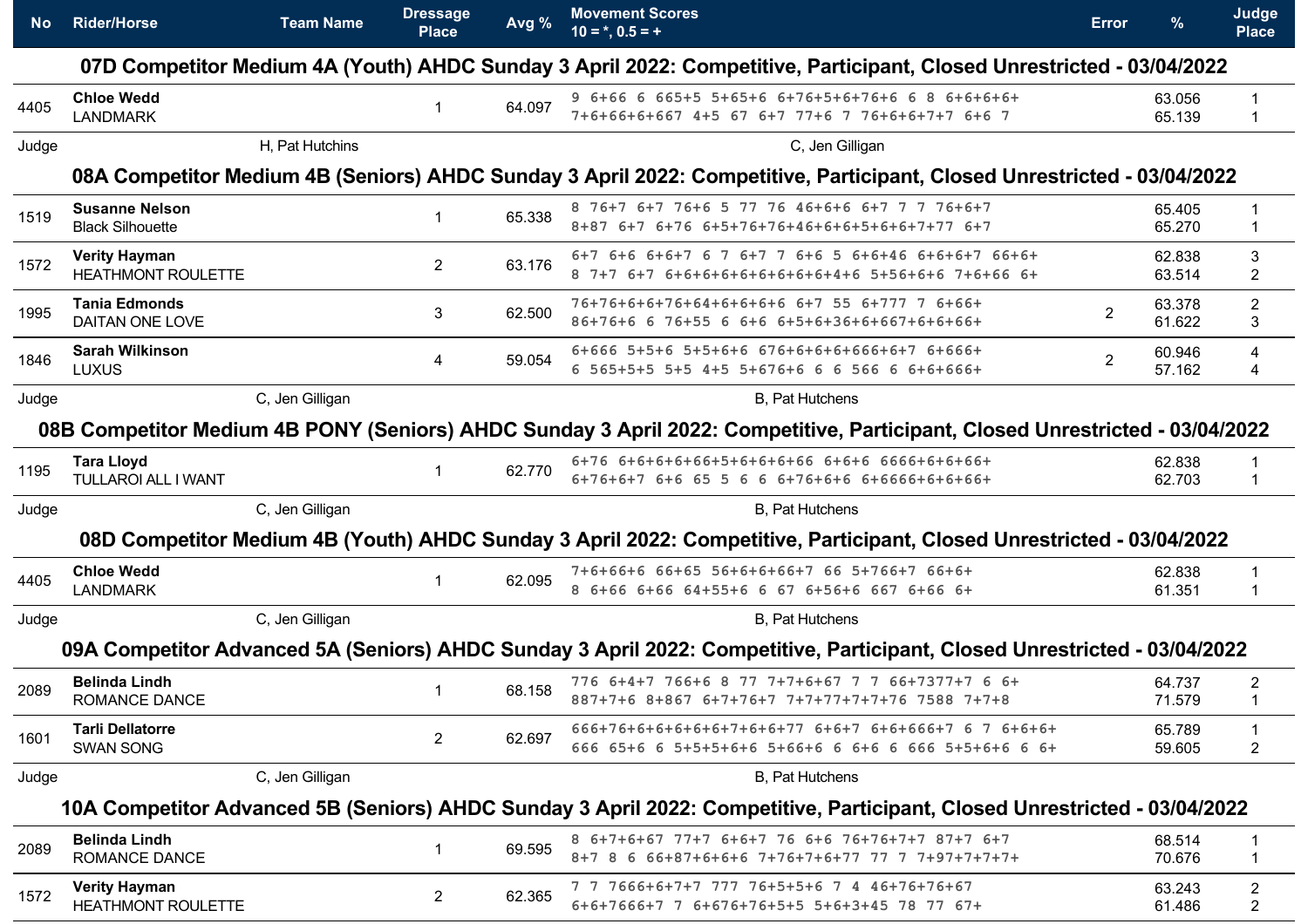| No.            | <b>Rider/Horse</b>                                                     | <b>Team Name</b> | <b>Dressage</b><br><b>Place</b> | Avg %  | <b>Movement Scores</b><br>$10 = *, 0.5 = +$                                                                                    | <b>Error</b> | %                | Judge<br><b>Place</b>            |
|----------------|------------------------------------------------------------------------|------------------|---------------------------------|--------|--------------------------------------------------------------------------------------------------------------------------------|--------------|------------------|----------------------------------|
| 1601           | <b>Tarli Dellatorre</b><br><b>SWAN SONG</b>                            |                  | Scr                             |        |                                                                                                                                |              |                  |                                  |
| Judge          |                                                                        | C, Jen Gilligan  |                                 |        | B, Pat Hutchens                                                                                                                |              |                  |                                  |
|                |                                                                        |                  |                                 |        | 10B Competitor Advanced 5B PONY (Seniors) AHDC Sunday 3 April 2022: Competitive, Participant, Closed Unrestricted - 03/04/2022 |              |                  |                                  |
| 1195           | <b>Tara Lloyd</b><br>TULLAROI ALL I WANT                               |                  | -1                              | 63.919 | 6+6+6+6+6+6+6+75+6+6+76 6+6+6 6 6+6 6 6+6+6+6+6+6 6+<br>6+6 6+6 6+6+7 76 5+6+76+6 7 5+6+7 6+6+6 7 6+7 6+6+6+                   |              | 63.514<br>64.324 | 1                                |
| Judge          |                                                                        | C, Jen Gilligan  |                                 |        | B, Pat Hutchens                                                                                                                |              |                  |                                  |
|                |                                                                        |                  |                                 |        | 12A Participant Prep A (Seniors) AHDC Sunday 3 April 2022: Competitive, Participant, Closed Unrestricted - 03/04/2022          |              |                  |                                  |
| 2395           | <b>Chantel Potgieter</b><br><b>BUCKWELL PARK MIDAS</b><br><b>TOUCH</b> |                  | -1                              | 60.263 | 6 6+5+5+6 6+6+5+7 66+666+5+5+6<br>5+6 5+6+6+6 6 5+6+66 676+6 5+6                                                               |              | 60.263<br>60.263 |                                  |
| 21             | <b>Kim Jones</b><br>ADVENTURE WORLD                                    |                  | Scr                             |        |                                                                                                                                |              |                  |                                  |
| Judge          |                                                                        | C, Jen Gilligan  |                                 |        | B, Pat Hutchens                                                                                                                |              |                  |                                  |
|                |                                                                        |                  |                                 |        | 13A Participant Prep C (Seniors) AHDC Sunday 3 April 2022: Competitive, Participant, Closed Unrestricted - 03/04/2022          |              |                  |                                  |
| 93             | <b>Christina Johnston</b><br><b>DALPURA PENWYNN</b>                    |                  | $\overline{1}$                  | 64.750 | 7 6+6+76+7 6+7 866+6+6 5+7 6+6 7<br>6+7 7 76+6+6+6+756+7 6+5 6+6 5+6+                                                          |              | 66.000<br>63.500 | $\overline{1}$<br>$\overline{2}$ |
| 2395           | <b>Chantel Potgieter</b><br><b>BUCKWELL PARK MIDAS</b><br><b>TOUCH</b> |                  | $\overline{2}$                  | 64.750 | 7 6+6+7 6+7 6+6+76+6+6+6 6 7 666+<br>$6+6+6$ $6+6+6+7$ $6+76+6+6+6+6+6+66+$                                                    |              | 65.000<br>64.500 | $\overline{c}$<br>$\overline{1}$ |
| 21             | <b>Kim Jones</b><br>ADVENTURE WORLD                                    |                  | Scr                             |        |                                                                                                                                |              |                  |                                  |
| Judge          |                                                                        | C, Jen Gilligan  |                                 |        | <b>B.</b> Pat Hutchens                                                                                                         |              |                  |                                  |
|                |                                                                        |                  |                                 |        | 14A Participant Prelim 1A (Seniors) AHDC Sunday 3 April 2022: Competitive, Participant, Closed Unrestricted - 03/04/2022       |              |                  |                                  |
| $\overline{2}$ | <b>Tiona Ryan</b><br>CASCADE                                           |                  |                                 | 62.000 | 676 767 5+66+6 666666 7<br>676+766+6 56 6+666665+6                                                                             |              | 62,800<br>61.200 | -1<br>3                          |
| 93             | <b>Christina Johnston</b><br>DALPURA PENWYNN                           |                  | $\overline{2}$                  | 61.900 | 6 6+67 66 6+6 6 6 6656 66 6<br>$6+6+66+66+7$ $6+6+6+6666+65+6+$                                                                |              | 60.800<br>63.000 | 3<br>-1                          |
| 1747           | <b>Ceri Johns</b><br><b>BELSTONE ROSARIA</b>                           |                  | 3                               | 61.800 | 7 6+776 7 6 6+6+6 4676+6 66+<br>7+6+776+6+6+7 6+6+5486+6+66+                                                                   | 4            | 61.600<br>62.000 | $\overline{c}$<br>$\overline{c}$ |
| 143            | Zoe Sloan<br><b>LIGHT FURY</b>                                         |                  | Scr                             |        |                                                                                                                                |              |                  |                                  |
| Judge          |                                                                        | H, Rai Walla     |                                 |        | C, Tamsin Adcock                                                                                                               |              |                  |                                  |

**14B Participant Prelim 1A PONY (Seniors) AHDC Sunday 3 April 2022: Competitive, Participant, Closed Unrestricted - 03/04/2022**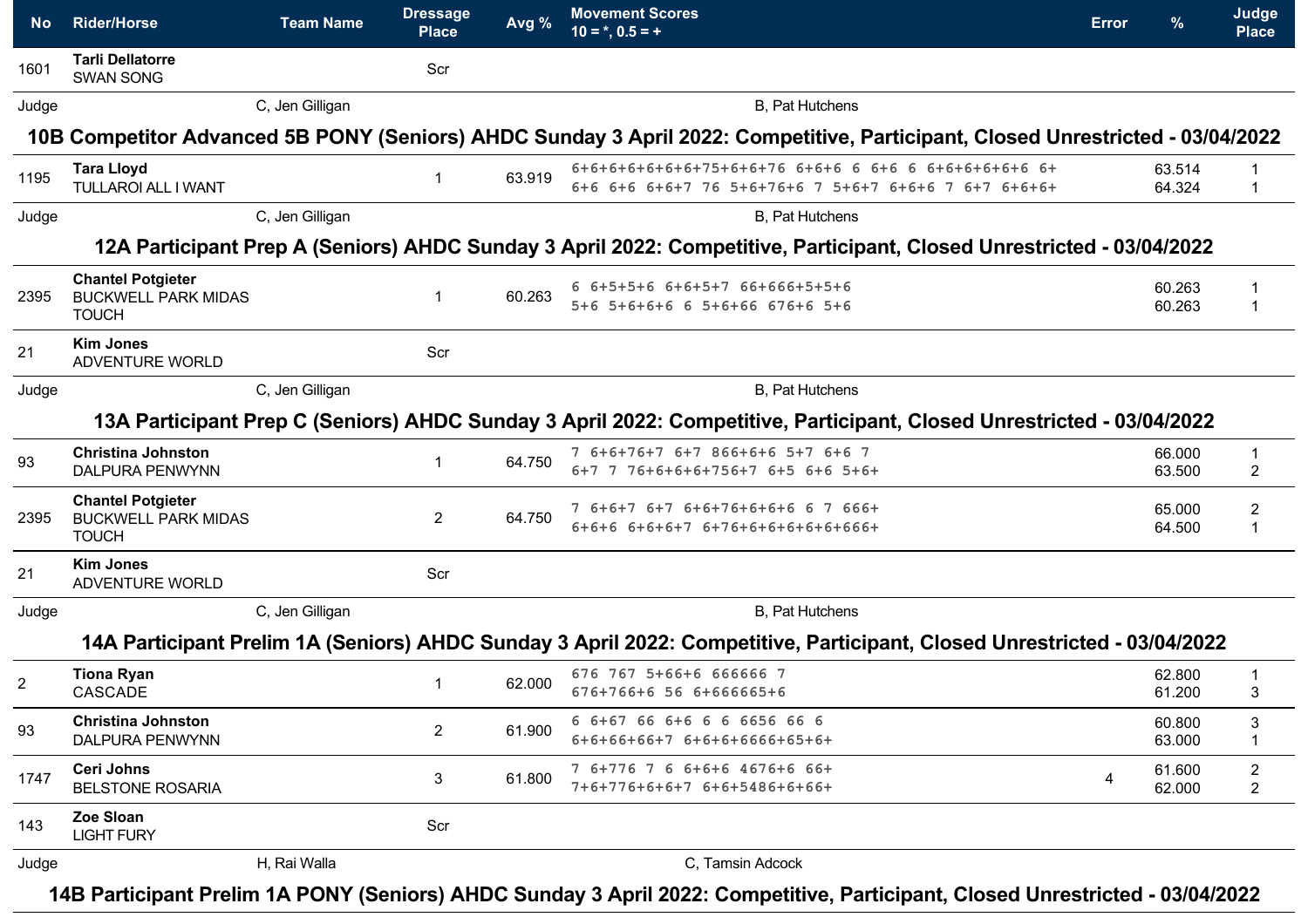| No.            | <b>Rider/Horse</b>                             | <b>Team Name</b>    | <b>Dressage</b><br><b>Place</b> | Avg %  | <b>Movement Scores</b><br>$10 = *, 0.5 = +$                                                                                   | <b>Error</b> | $\%$             | Judge<br><b>Place</b>            |
|----------------|------------------------------------------------|---------------------|---------------------------------|--------|-------------------------------------------------------------------------------------------------------------------------------|--------------|------------------|----------------------------------|
| 140            | <b>Hunter Copson</b><br><b>DALPURA VISSTAR</b> |                     | -1                              | 66.200 | 6+6 6+6 76 7 6+8 66 6+86+6 6+7<br>$6+6+6+6+76+6+76+76+6+76+6+6+6+$                                                            |              | 66.400<br>66.000 | $\mathbf{1}$<br>1                |
| 49             | <b>Fiona Duffie</b><br><b>GOODTIME CHARLIE</b> |                     | $\mathbf{2}$                    | 61.400 | 6 666+6+66 6+65+5+6 66 666+<br>6+666+6 76+7 66 5+5+66+666+                                                                    |              | 60.800<br>62.000 | $\mathbf{2}$<br>$\overline{c}$   |
| Judge          |                                                | H, Rai Walla        |                                 |        | C, Tamsin Adcock                                                                                                              |              |                  |                                  |
|                |                                                |                     |                                 |        | 15A Participant Prelim 1B (Seniors) AHDC Sunday 3 April 2022: Competitive, Participant, Closed Unrestricted - 03/04/2022      |              |                  |                                  |
| $\overline{2}$ | <b>Tiona Ryan</b><br>CASCADE                   |                     | $\overline{1}$                  | 64.821 | 67 86+6 6+5+65+76+76 66+7 76 6+6+<br>66+76+6+6+6 66 76+76+76 6+76+6 7                                                         |              | 64.643<br>65.000 | $\mathbf 1$<br>$\overline{2}$    |
| 52             | <b>Louise Allen</b><br><b>HIDDEN WARRIOR</b>   |                     | 2                               | 64.821 | 66+76 6 66+78 6 6 75+56766 5+6+<br>76+76+6+66+76+6+6+76 66776+6+7                                                             |              | 63.571<br>66.071 | $\overline{2}$<br>1              |
| 143            | Zoe Sloan<br><b>LIGHT FURY</b>                 |                     | Scr                             |        |                                                                                                                               |              |                  |                                  |
| Judge          |                                                | H, Rai Walla        |                                 |        | C, Tamsin Adcock                                                                                                              |              |                  |                                  |
|                |                                                |                     |                                 |        | 16A Participant Novice 2A (Seniors) AHDC Sunday 3 April 2022: Competitive, Participant, Closed Unrestricted - 03/04/2022      |              |                  |                                  |
| 1747           | <b>Ceri Johns</b><br><b>BELSTONE ROSARIA</b>   |                     | $\overline{1}$                  | 65.536 | 766+6 6+6+6+6+6 77666+7 77+6+66+6+<br>677 6+6+6 6+7 6+77766+6+76+7 76+6+                                                      |              | 64.821<br>66.250 | 1<br>1                           |
| 52             | <b>Louise Allen</b><br><b>HIDDEN WARRIOR</b>   |                     | 2                               | 62.143 | 6+6+66 66+6+6 6+6666+6666+6 6+66+<br>6 6+66+66+6 6+6+6666+6566+6+6+66+                                                        |              | 62.143<br>62.143 | $\overline{2}$<br>$\overline{c}$ |
| Judge          |                                                | C, Kristine Hancock |                                 |        | <b>B, Brigitte Drinkwater</b>                                                                                                 |              |                  |                                  |
|                |                                                |                     |                                 |        | 16B Participant Novice 2A PONY (Seniors) AHDC Sunday 3 April 2022: Competitive, Participant, Closed Unrestricted - 03/04/2022 |              |                  |                                  |
| 19             | Jo Cullen<br>STRATHROSE THE CON<br><b>MAN</b>  |                     | $\mathbf{1}$                    | 65.536 | 6 7 8 6+6+7+7 6+76+56+67 6+7 8 76+6+6+<br>6+6+6+7 7 6+6+6 66+46+66+6 6+6+76+6 7                                               |              | 67.143<br>63.929 | 1<br>1                           |
| Judge          |                                                | C, Kristine Hancock |                                 |        | <b>B.</b> Brigitte Drinkwater                                                                                                 |              |                  |                                  |
|                |                                                |                     |                                 |        | 17A Participant Novice 2B (Seniors) AHDC Sunday 3 April 2022: Competitive, Participant, Closed Unrestricted - 03/04/2022      |              |                  |                                  |
| 46             | <b>Emma Warcup</b><br><b>DINO</b>              |                     | $\mathbf 1$                     | 66.544 | 776+6767 6+776+6+65 6+6+6+6+6+7776+6+7<br>776+7767+7 776+6 66+7 5 6 6 7 8676+6+7                                              |              | 66.029<br>67.059 | 1                                |
| Judge          |                                                | C, Tamsin Adcock    |                                 |        | B, Rai Walla                                                                                                                  |              |                  |                                  |
|                |                                                |                     |                                 |        | 17B Participant Novice 2B PONY (Seniors) AHDC Sunday 3 April 2022: Competitive, Participant, Closed Unrestricted - 03/04/2022 |              |                  |                                  |
| 19             | Jo Cullen<br>STRATHROSE THE CON<br><b>MAN</b>  |                     | $\mathbf 1$                     | 63.456 | 66 6+76 6 7 66 66 65+6 6+6 5+665+76+6+6+6+                                                                                    |              | 65.000<br>61.912 | 1<br>1                           |
| Judge          |                                                | C, Tamsin Adcock    |                                 |        | B, Rai Walla                                                                                                                  |              |                  |                                  |

**19A Unrestricted Prep A (Seniors) AHDC Sunday 3 April 2022: Competitive, Participant, Closed Unrestricted - 03/04/2022**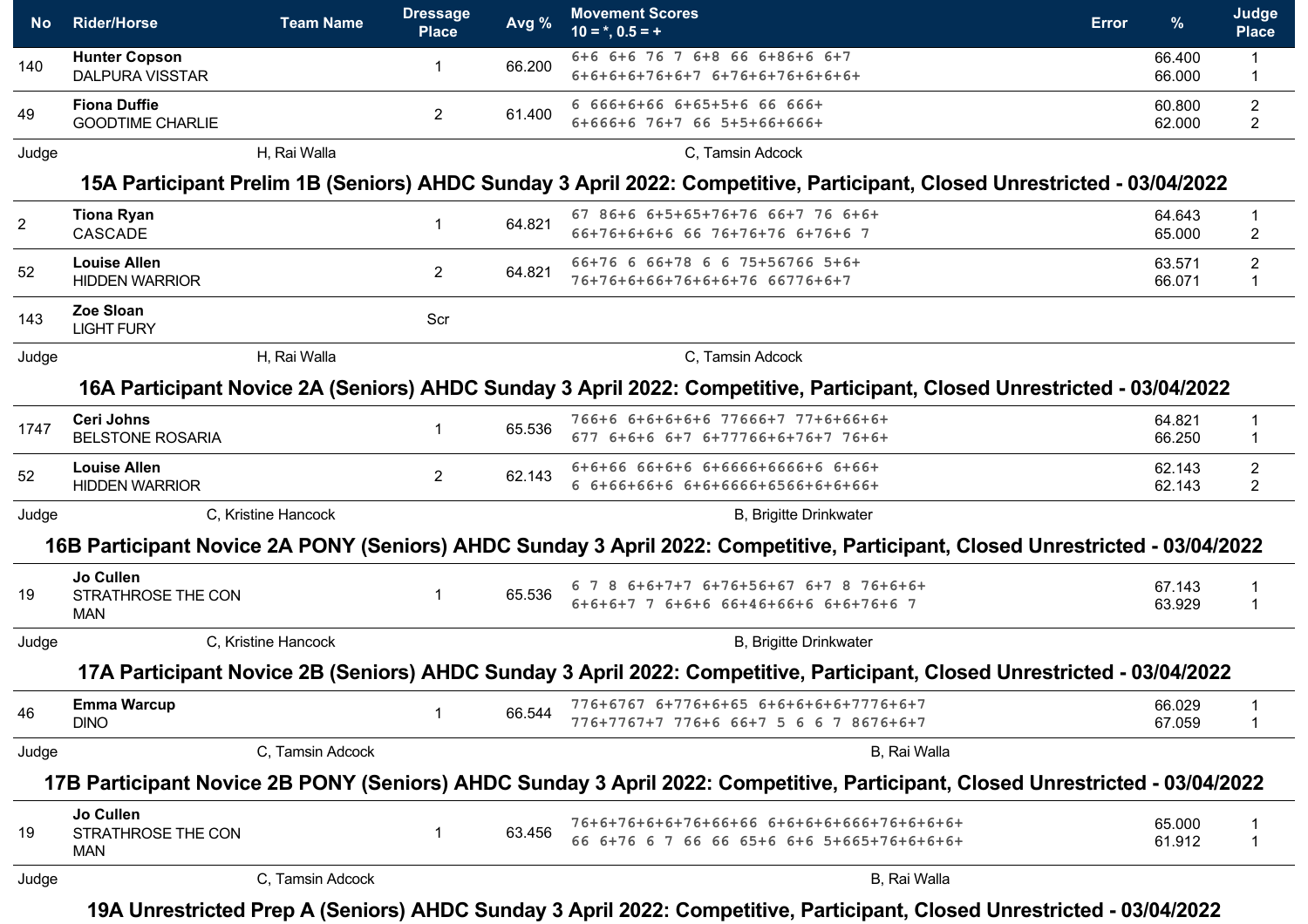| <b>No</b> | <b>Rider/Horse</b>                                             | <b>Team Name</b> | <u> Dress</u> age <br><b>Place</b> | Avg %  | <b>Movement Scores</b><br>$10 = *, 0.5 = +$                                                                               | <b>Error</b> | $\%$   | Judge<br><b>Place</b> |
|-----------|----------------------------------------------------------------|------------------|------------------------------------|--------|---------------------------------------------------------------------------------------------------------------------------|--------------|--------|-----------------------|
| 142       | <b>Amanda Evins</b><br><b>HB REGAL CLASSIC</b>                 |                  | -1                                 | 67.632 | $6+6+76+6+77777+66+776+6+7$                                                                                               |              | 67.632 |                       |
| 139       | <b>Claire Hodge</b><br><b>CHRISSY</b>                          |                  | $\overline{2}$                     | 64.211 | 6+6+76+6+6+76+76+6+666+6+66                                                                                               |              | 64.211 | $\overline{2}$        |
| 95        | <b>Tiana Daniels</b><br>SONIC BLUE                             |                  | 3                                  | 52.895 | 6+55655665+5+5676555                                                                                                      | 4            | 52.895 | 3                     |
| 85        | <b>Jessica Martin</b><br><b>ROC ON REMINGTON</b>               |                  | $\overline{4}$                     | 52.632 | 4555+5+65+555+5+5+66555                                                                                                   |              | 52.632 | $\overline{4}$        |
| Judge     |                                                                |                  | C, Janene Clark                    |        |                                                                                                                           |              |        |                       |
|           |                                                                |                  |                                    |        | 20A Unrestricted Prep C (Seniors) AHDC Sunday 3 April 2022: Competitive, Participant, Closed Unrestricted - 03/04/2022    |              |        |                       |
| 116       | <b>Sheridan Gordon</b><br><b>ALLAMBAH</b><br><b>PEPPERJACK</b> |                  | $\overline{1}$                     | 67.500 | 87776+6+776+66+676+76+6+7                                                                                                 |              | 67.500 |                       |
| 142       | <b>Amanda Evins</b><br>HB REGAL CLASSIC                        |                  | 2                                  | 66.000 | 6+6+6+76+6+6+76+6+6+766+766+7                                                                                             |              | 66.000 | $\overline{2}$        |
| 139       | <b>Claire Hodge</b><br><b>CHRISSY</b>                          |                  | 3                                  | 61.000 | 766+6+66+666666566+65+6+                                                                                                  |              | 61.000 | 3                     |
| 85        | <b>Jessica Martin</b><br><b>ROC ON REMINGTON</b>               |                  | $\overline{4}$                     | 51.750 | 6555555555+555+5+6555                                                                                                     |              | 51.750 | 4                     |
| 95        | <b>Tiana Daniels</b><br>SONIC BLUE                             |                  | 5                                  | 51.250 | 5+5455+5+5+4+55555+5+6555                                                                                                 |              | 51.250 | 5                     |
| Judge     |                                                                |                  | C, Janene Clark                    |        |                                                                                                                           |              |        |                       |
|           |                                                                |                  |                                    |        | 21A Unrestricted Prelim 1A (Seniors) AHDC Sunday 3 April 2022: Competitive, Participant, Closed Unrestricted - 03/04/2022 |              |        |                       |
| 119       | <b>Anita Moss</b><br><b>BRECHINRIDGE</b><br><b>FREEDOM</b>     |                  | $\mathbf{1}$                       | 71.400 | 876+7777+77+67+777+77+7                                                                                                   |              | 71.400 | -1                    |
| 138       | <b>Keelie Jenner</b><br>CARISBROOKE BE<br><b>DAZZLED</b>       |                  | $\mathbf{2}$                       | 63.600 | 676+6+666+6+76+6+6676+66                                                                                                  |              | 63.600 | $\overline{2}$        |
| 4         | <b>Stacey Block</b><br><b>WOWPAL</b>                           |                  | 3                                  | 56.400 | 66665+5+5+5+5+65+5+66556                                                                                                  |              | 56.400 | 3                     |
| Judge     |                                                                |                  | C, Janene Clark                    |        |                                                                                                                           |              |        |                       |
|           |                                                                |                  |                                    |        | 21D Unrestricted Prelim 1A (Youth) AHDC Sunday 3 April 2022: Competitive, Participant, Closed Unrestricted - 03/04/2022   |              |        |                       |
| 15        | <b>Zoey Gaston</b><br><b>RIVINGTON SILENT POET</b>             |                  | $\mathbf{1}$                       | 69.800 | 7777786+777775+7777                                                                                                       |              | 69.800 | 1                     |
| Judge     |                                                                |                  | C, Janene Clark                    |        |                                                                                                                           |              |        |                       |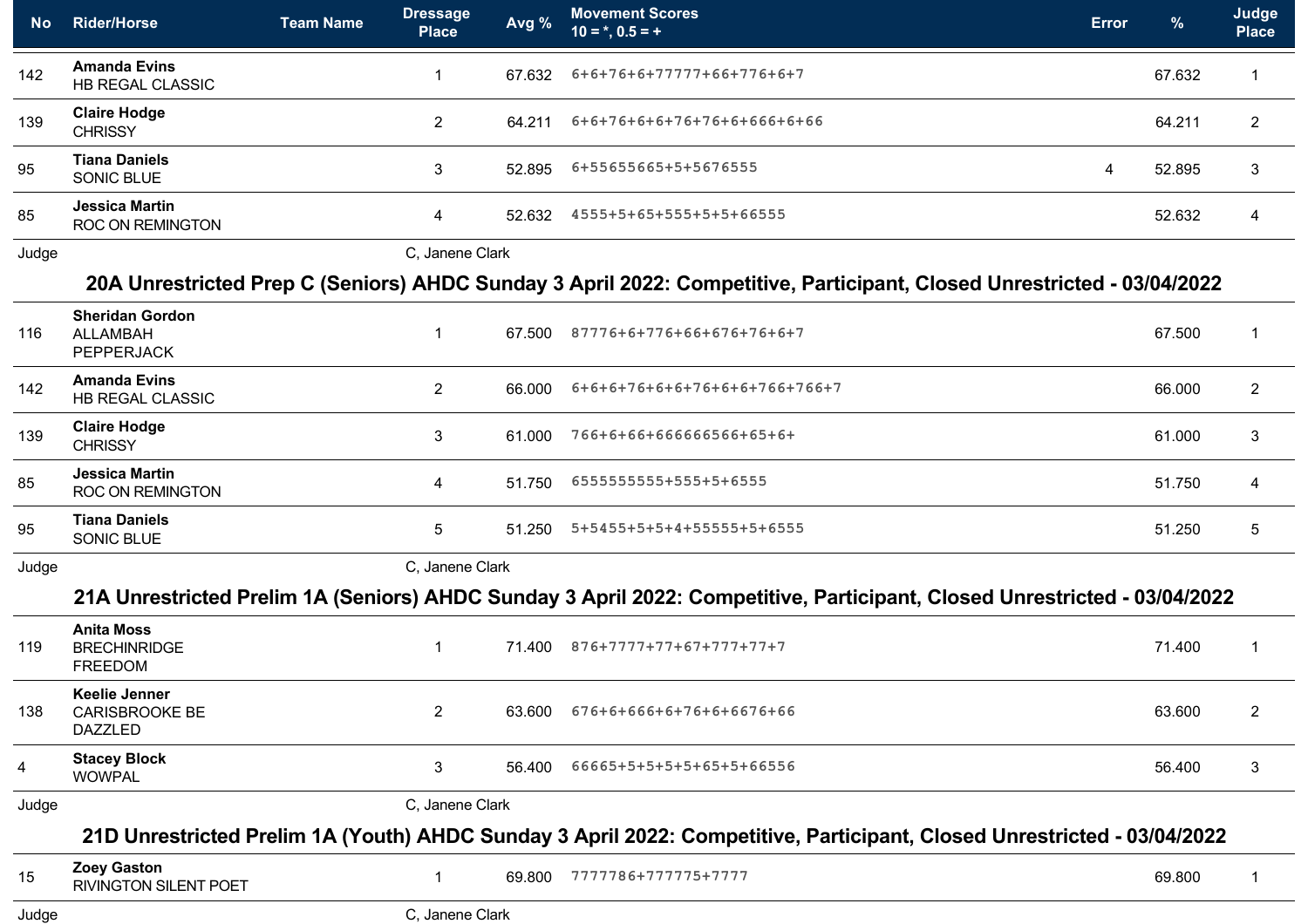| <b>No</b> | <b>Dressage</b><br>Avg %<br><b>Team Name</b><br><b>Rider/Horse</b><br>$10 = *, 0.5 = +$<br><b>Place</b> |  | <b>Movement Scores</b> | <b>Error</b> | $\frac{9}{6}$                                                                                                                  | Judge<br><b>Place</b> |        |                |
|-----------|---------------------------------------------------------------------------------------------------------|--|------------------------|--------------|--------------------------------------------------------------------------------------------------------------------------------|-----------------------|--------|----------------|
|           |                                                                                                         |  |                        |              | 22A Unrestricted Prelim 1B (Seniors) AHDC Sunday 3 April 2022: Competitive, Participant, Closed Unrestricted - 03/04/2022      |                       |        |                |
| 119       | <b>Anita Moss</b><br><b>BRECHINRIDGE</b><br><b>FREEDOM</b>                                              |  | -1                     | 69.286       | 6+7+7+6+6+6+76+7+6+7767+777+6+77+                                                                                              |                       | 69.286 | 1              |
| 138       | <b>Keelie Jenner</b><br><b>CARISBROOKE BE</b><br><b>DAZZLED</b>                                         |  | $\overline{2}$         | 64.643       | 76+76+766+6+66+6+6+676+676+66+                                                                                                 |                       | 64.643 | $\overline{c}$ |
| 145       | <b>Nichole Kopp</b><br><b>MISTY HALO</b>                                                                |  | 3                      | 60.536       | 6+6+66+6+6+5+65+6+6+65+6667666+                                                                                                | $\overline{2}$        | 60.536 | 3              |
| 130       | <b>Kirsty Marston</b><br><b>ALLANDRO</b>                                                                |  | 4                      | 60.536       | 366+76+6+45776+746+6+7+6+65+6+                                                                                                 |                       | 60.536 | 4              |
| 4         | <b>Stacey Block</b><br><b>WOWPAL</b>                                                                    |  | 5                      | 54.643       | 6+5+665+655+565+5+455+5+6556                                                                                                   |                       | 54.643 | 5              |
| 97        | <b>Cathy Knight</b><br>SPIERWOOD ZULU                                                                   |  | Scr                    |              |                                                                                                                                |                       |        |                |
| Judge     |                                                                                                         |  | C, Janine Clark        |              |                                                                                                                                |                       |        |                |
|           |                                                                                                         |  |                        |              | 22B Unrestricted Prelim 1B PONY (Seniors) AHDC Sunday 3 April 2022: Competitive, Participant, Closed Unrestricted - 03/04/2022 |                       |        |                |
| 129       | <b>Samantha Taylor</b><br>KONDO COUNTING<br><b>STARS</b>                                                |  | $\overline{1}$         | 64.821       | 6+6+6+766+6+776+6+6+66666+66+6+                                                                                                |                       | 64.821 | 1              |
| Judge     |                                                                                                         |  | C, Janene Clark        |              |                                                                                                                                |                       |        |                |
|           |                                                                                                         |  |                        |              | 22D Unrestricted Prelim 1B (Youth) AHDC Sunday 3 April 2022: Competitive, Participant, Closed Unrestricted - 03/04/2022        |                       |        |                |
| 15        | <b>Zoey Gaston</b><br><b>RIVINGTON SILENT POET</b>                                                      |  | -1                     | 66.786       | 6+6+76+6+7677+6776+66+67767                                                                                                    |                       | 66.786 | 1              |
| Judge     |                                                                                                         |  | C, Janine Clark        |              |                                                                                                                                |                       |        |                |
|           |                                                                                                         |  |                        |              | 23A Unrestricted Novice 2A (Seniors) AHDC Sunday 3 April 2022: Competitive, Participant, Closed Unrestricted - 03/04/2022      |                       |        |                |
| 130       | <b>Kirsty Marston</b><br><b>ALLANDRO</b>                                                                |  | Scr                    |              |                                                                                                                                |                       |        |                |
| 185       | <b>Brooke Seward</b><br><b>DEBANLAY MARSEILLE</b>                                                       |  | Scr                    |              |                                                                                                                                |                       |        |                |
| 97        | <b>Cathy Knight</b><br>SPIERWOOD ZULU                                                                   |  | Scr                    |              |                                                                                                                                |                       |        |                |
| Judge     |                                                                                                         |  |                        |              |                                                                                                                                |                       |        |                |

**23B Unrestricted Novice 2A PONY (Seniors) AHDC Sunday 3 April 2022: Competitive, Participant, Closed Unrestricted - 03/04/2022**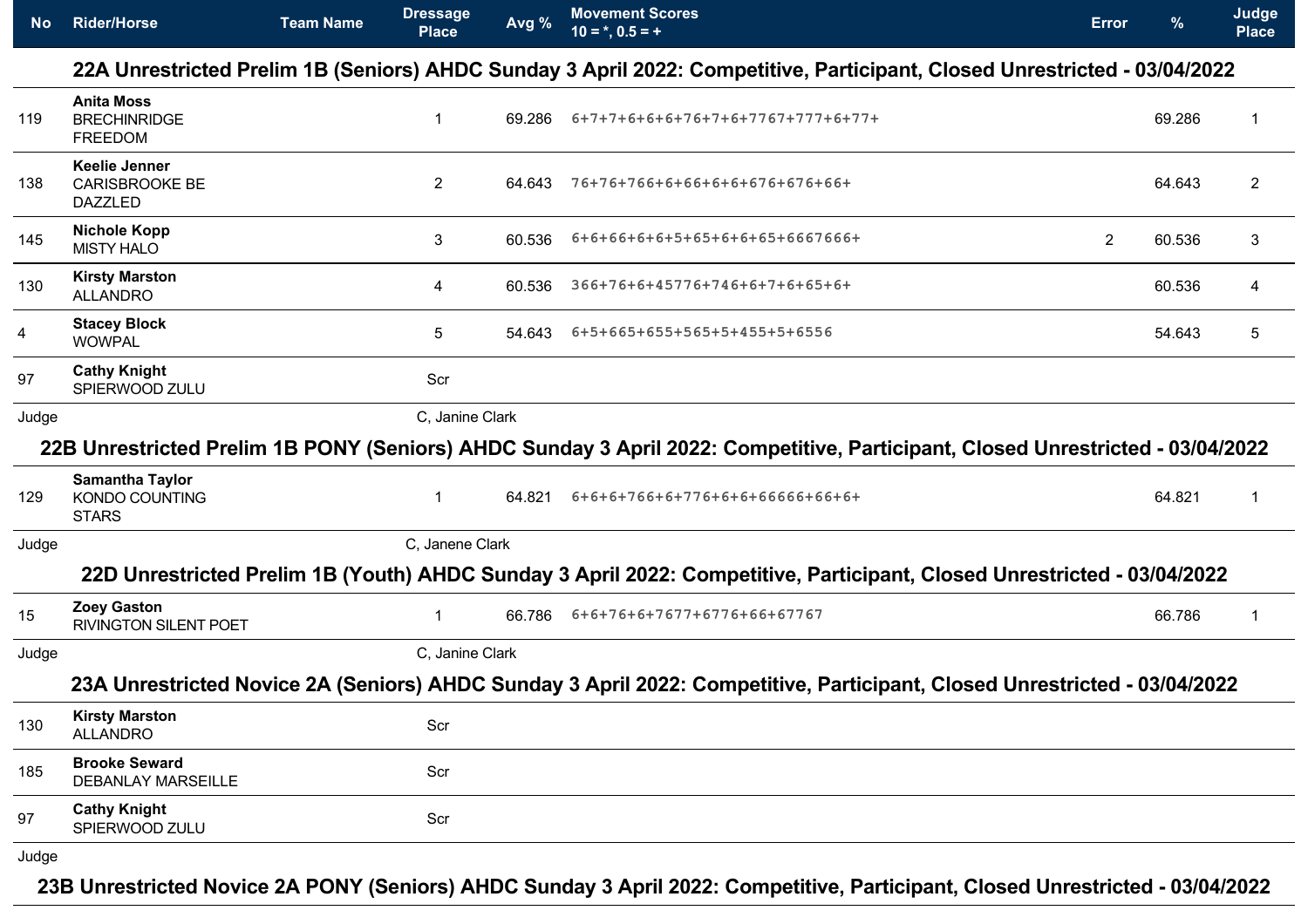| <b>No</b>      | <b>Rider/Horse</b>                                                | <b>Team Name</b> | <b>Dressage</b><br><b>Place</b> | Avg %  | <b>Movement Scores</b><br><b>Error</b><br>$10 = *, 0.5 = +$                                                                   | $\frac{9}{6}$    | Judge<br><b>Place</b>            |
|----------------|-------------------------------------------------------------------|------------------|---------------------------------|--------|-------------------------------------------------------------------------------------------------------------------------------|------------------|----------------------------------|
| 129            | <b>Samantha Taylor</b><br><b>KONDO COUNTING</b><br><b>STARS</b>   |                  | Scr                             |        |                                                                                                                               |                  |                                  |
| Judge          |                                                                   |                  |                                 |        |                                                                                                                               |                  |                                  |
|                |                                                                   |                  |                                 |        | 24A Unrestricted Novice 2B (Seniors) AHDC Sunday 3 April 2022: Competitive, Participant, Closed Unrestricted - 03/04/2022     |                  |                                  |
| 145            | <b>Nichole Kopp</b><br><b>MISTY HALO</b>                          |                  | $\mathbf{1}$                    | 58.088 | 6+5+55+5+6+5+65+66+666665+5+65+66+65+6                                                                                        | 58.088           | 1                                |
| 185            | <b>Brooke Seward</b><br><b>DEBANLAY MARSEILLE</b>                 |                  | Scr                             |        |                                                                                                                               |                  |                                  |
| 250            | <b>Donna Gray</b><br><b>JUNEBUG</b>                               |                  | Scr                             |        |                                                                                                                               |                  |                                  |
| Judge          |                                                                   |                  | C, Janene Clark                 |        |                                                                                                                               |                  |                                  |
|                |                                                                   |                  |                                 |        | 25A Unrestricted Elementary 3A (Seniors) AHDC Sunday 3 April 2022: Competitive, Participant, Closed Unrestricted - 03/04/2022 |                  |                                  |
| 14             | <b>Camille Houston</b><br>One Soc Down                            |                  | $\mathbf{1}$                    | 63.542 | 66 66+66 75+66 6 7 6+7 5+66 6+5+6+66 666 6 6+<br>76+66+66+77 66+6+6+6+6+6+66+6 6+6+76+776+6+6+                                | 61.806<br>65.278 | 3<br>$\mathbf{1}$                |
| 144            | <b>Lisa Halling</b><br><b>MERRIBANK FLICKA</b>                    |                  | $\overline{2}$                  | 62.222 | 6 6 66+6 66 6 6+5+67 7 6 5+6 66+6+77 66+6+666+<br>6+6+66 5+66+6+6 6+66+6+6+6+6+66 6+66+66+6+666                               | 62.361<br>62.083 | $\mathbf{1}$<br>$\overline{c}$   |
| 2240           | <b>Belinda Lindh</b><br><b>BLOOMFIELD VALAN</b>                   |                  | 3                               | 61.806 | 64 656 6+67 566+7 6 76+67 7 57 76 776 66<br>65+666+6 55+467 6+6+77 76+6+46+76+876+56+                                         | 62.222<br>61.389 | $\overline{c}$<br>3              |
| $\overline{7}$ | <b>Natalie Lobanova</b><br><b>FLASH HARRY</b>                     |                  | 4                               | 60.764 | 5+6 6 66+5+6 6 45+5+6 7 7 6 66667 76 7 6666+<br>5 6+6+65 5 6+6+46+6+6+5+6+6+76676+76+6+7656+                                  | 60.694<br>60.833 | 4<br>4                           |
| 2073           | <b>Shirley Holt</b><br><b>HOOLEY DOOLEY ITS</b><br><b>TROOPER</b> |                  | 5                               | 58.889 | 7666 6 4666 66+6656 66 6+6 6+666+66 66<br>6666+5+4665+66 6655+66+7 5+7 556 65+66                                              | 59.444<br>58.333 | 5<br>5                           |
| Judge          |                                                                   | H, Rai Walla     |                                 |        | C, Tamsin Adcock                                                                                                              |                  |                                  |
|                |                                                                   |                  |                                 |        | 26A Unrestricted Elementary 3B (Seniors) AHDC Sunday 3 April 2022: Competitive, Participant, Closed Unrestricted - 03/04/2022 |                  |                                  |
| 2240           | <b>Belinda Lindh</b><br><b>BLOOMFIELD VALAN</b>                   |                  | $\mathbf{1}$                    | 66.313 | 7 6+76+6+7 6+7+7 6+6+5+5+6+77 777 7+7+7 777+7 77+7<br>$6 + 7$<br>6+6+76+6+6+6+7 6+6+6 5 5 6 66+666+7 7 6+776+6+77 6+6<br>$6+$ | 68.250<br>64.375 | $\mathbf{1}$                     |
| 14             | <b>Camille Houston</b><br>One Soc Down                            |                  | $\overline{2}$                  | 62.313 | 7 66+6+665+6 666+45+66+6+6+6+6+6+6+6+6+6+766+76+666+                                                                          | 62.375<br>62.250 | $\overline{c}$<br>$\overline{2}$ |
| $\overline{7}$ | <b>Natalie Lobanova</b><br><b>FLASH HARRY</b>                     |                  | Elim                            |        |                                                                                                                               |                  |                                  |
| Judge          |                                                                   | C, Jen Gilligan  |                                 |        | B, Pat Hutchens                                                                                                               |                  |                                  |